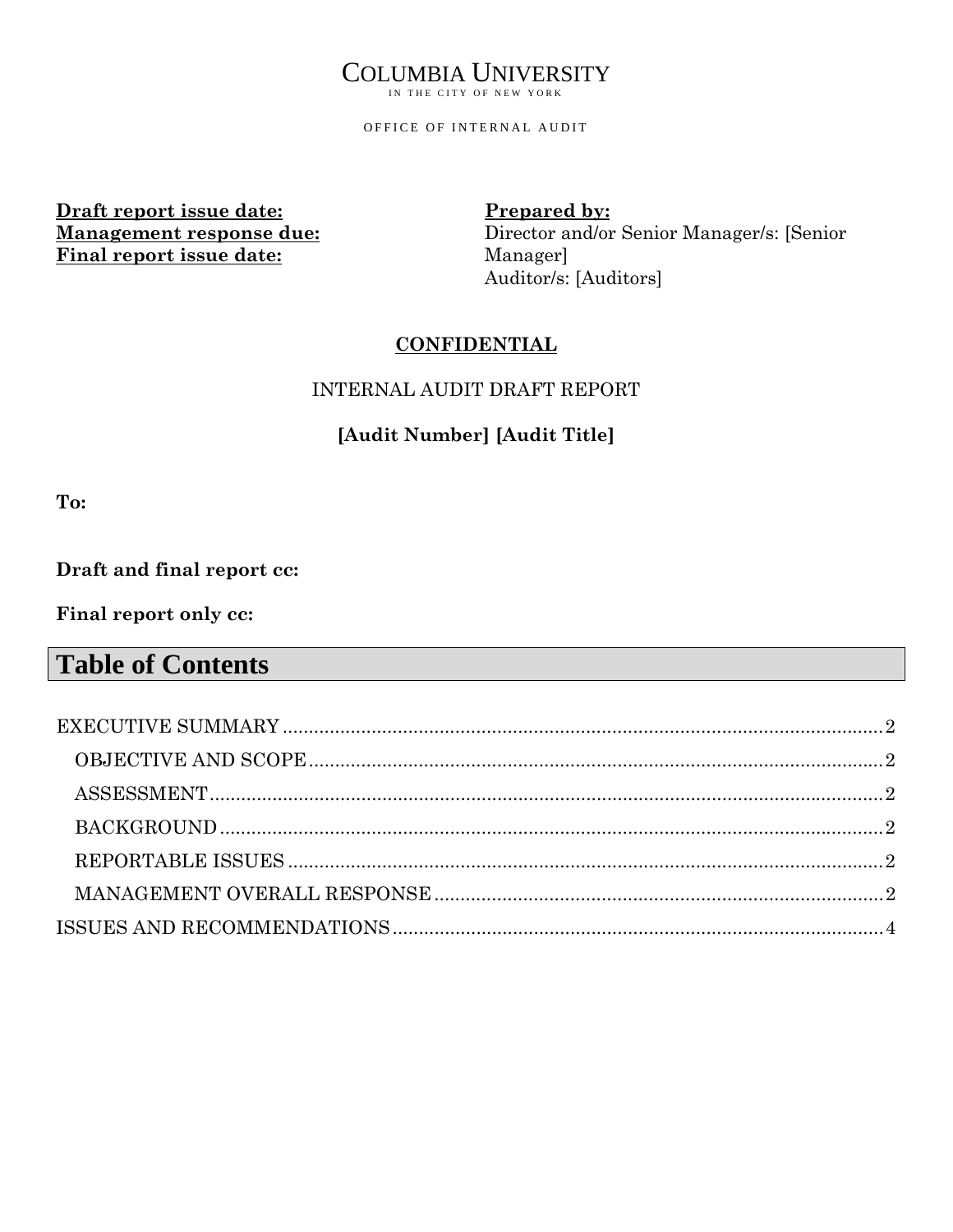# **EXECUTIVE SUMMARY**

### **OBJECTIVE AND SCOPE**

*[Describes the objectives providing appropriate detail to let the reader understand the purpose of the audit. Include details on the scope of the area, such as time period audited as well as the number of transactions that were tested.]* 

#### **ASSESSMENT**

*[This will be Internal Audit's overall assessment of the control environment. There will be some relation to the type and number of issues that will be reported to the Audit Committee.]* 

### **BACKGROUND**

*[This section provide a high level summary of the area that was audited. Include metrics that will allow the reader to understand the relative financial and or operational risk that is present in the review conducted.]* 

### **REPORTABLE ISSUES**

*[These are "High rated" issues that are present in the detailed schedule. Auditee needs to complete the proposed date of correction and the responsible individual will be included.]* 

*[One of the following wil be selected]* 

There are no reportable issues. *[OR]*  The following reportable issues require management's (immediate) attention:

- 1. *[Issue Title]* (See detail issue #*[X]*)
	- a. *Responsible party: [individuals responsible for managing and/or implementing issue resolution to be completed by auditee]*
	- b. *Date of implementation: [Audit issue resolution expected completion date to be completed by auditee]*

#### **MANAGEMENT OVERALL RESPONSE**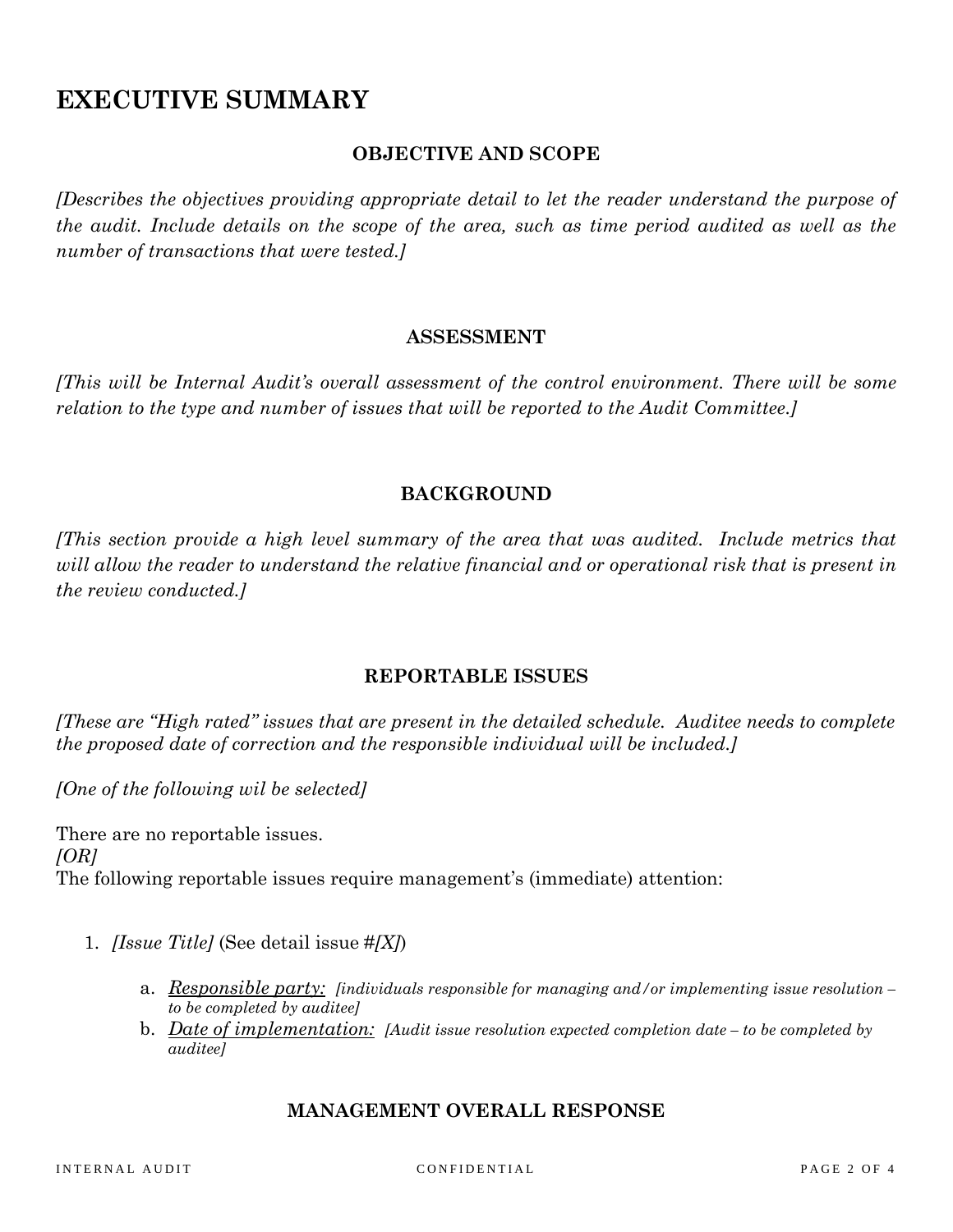*[Auditee Management will respond to the findings in summary – agree or disagree with findings/issues. All specific responses will be included in the detail schedule of issues and recommendations.*]

#### **\*\*\*\*\*\*\*\*\*\*\*\***

Our detailed observations with related recommendations follow. Please review the report and provide us with a written management response **within 21 calendar days from receiving the report**. For each observation indicate:

- √ Corrective action plans and management comment
- √ Expected implementation date(s)
- √ Responsible party

A final report with your corrective action plans and comments will be issued **within 14 days** of your response, with copies to Senior University Management. Significant issues will be reported to the Audit Committee.

All control issues raised in our final reports must be resolved within 90 days. Please provide us with an additional explanation if your action plans exceed 90 days. We will contact your office no less than one month after the expected implementation date to determine whether corrective action plans have been instituted. Additional audits may also be planned.

We would like to express our appreciation for the courtesy, cooperation and assistance extended to us during this review.

### **Issue Risk Legend**

| High-reportable to Audit Committee |  |  |  |  |
|------------------------------------|--|--|--|--|
| Medium                             |  |  |  |  |
| Low.                               |  |  |  |  |